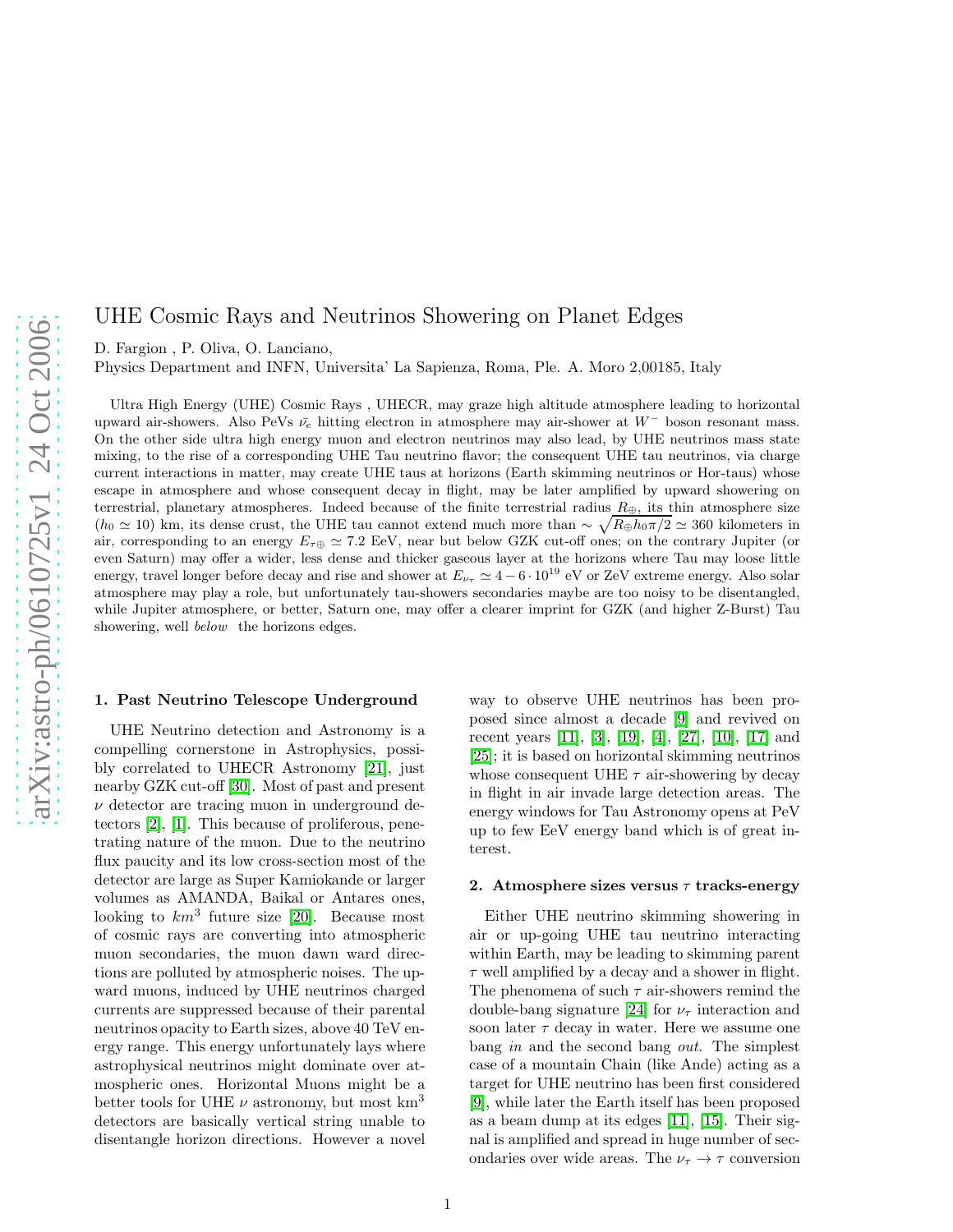



<span id="page-1-0"></span>Figure 1. Long High Altitude Horizontal Air-showers versus vertical ones: here we assumed a PeV-EeV C.R. and we schematically draw the narrower beaming and the geomagnetic splitting of the showers; the moon size from the Space Station at Horizons is used as a ruler. A very rare (neutrino induced) Tau air Shower may point upward within a noisy free Earth shadows, coming from below the horizons

into observable Tau Shower may reach high efficiency at the horizontal atmosphere edges, otherwise (in upward vertical directions) their parental UHE neutrinos suffer of severe planet opacity. The EeVs UHE tau shower secondary (UV-X-Gamma-Muon Bundle) discover from Earth is already at hand either by top mountains telescope as Magic ones, or by sharp anisotropy in Horizontal Showers within Auger Ande shadows, or by present and future satellites (like Swift, Glast and future ideal Array detectors in Space Station, see Fig. [15](#page-6-6) facing the Earth); these showering reminds the eventual PeVs  $\bar{\nu}_e$  hitting electron at  $W^-$  boson resonant mass. In analogy hypothetical UHE SUSY neutralino may be scattering atmosphere electron at tens PeVs resonant energy for  $\tilde{e}$  s-channel, arriving *above* the horizons [\[6\]](#page-6-7). At higher altitudes UHECR may skim the terrestrial or other planetary atmosphere leading to thin collimated air-showers whose structure is not just like conical vertical ones, see Fig. [1,](#page-1-0) but they often split in twin jets by geomagnetic fields [\[10\]](#page-6-5). A simple analogous gamma originated grazing mechanism may play a role by converting unobservable hard GeV-TeV or PeVs gamma astronomy: while such hard photons are skimming highest quota they are showering in terrestrial, planetary or solar atmosphere altitudes;

<span id="page-1-1"></span>Figure 2. Showering at the Edges: The Atmosphere UHECR are skimming the terrestrial atmosphere; a persistent gamma source (as a AGN or BL Lac) at tens GeV-TeV or higher energies may graze the air and bremsstrahlung in lower X-ray cone dressed around the Earth. The X-ray satellite might intersect this X-ray cylinder twice in its keplerian orbit, revealing the hard  $\gamma$ source in lower X- $\gamma$  band also with a re-brightening or reappearance of the source (shown by small arrows) behind the Earth, depending on the orbit geometry; the phenomena must be linked to the characteristic satellite period. Appearance and reappearance might occur, for BATSElike satellite, every 93, 36, 57 minute lag. The persistent Cherenkov beaming at high altitudes (nearly thirty km height) for horizontal gamma showering has a narrow angle  $\simeq \pm 0.15^{\circ}$  and it may blaze the satellite on Space Station altitudes as long as  $\simeq$  30s; more rare upward Tau air-shower may blaze below the Earth edges.

their skimming secondaries produce a cylindric cone that may be intersect by a satellite trajectory. These rises and dawns at the horizons of hard source into softer one, might lead to transient X sources whose set and re-appearance time may exhibit characteristic terrestrial (orbital) lag modulation see Fig. [2.](#page-1-1)

While the UHE neutrino skimming the Earth produces an escaping tau, the consequent decay in flight is constrained by the size of the planet gas layers: on Earth the height size  $(h_{0\oplus})$  imply a maximal distance :  $d_{\tau \oplus} \simeq \sqrt{R_{\oplus} h_0 \pi/2} \simeq 360$ km. The corresponding maximal tau energy is  $E_{\tau \oplus} \simeq [d_{\tau \oplus}/(c\tau_{\tau})] m_{\tau} c^2 \simeq 7.2$  EeV. To visualize Horizontal Air-Showers versus vertical ones and upward Hortau see Fig. [2.](#page-1-1)

The larger the planet size  $R$  and the wider its density height scale  $h_0$ , the larger is the allowed distance  $d_{\tau}$  for the Tau to fly before decay (and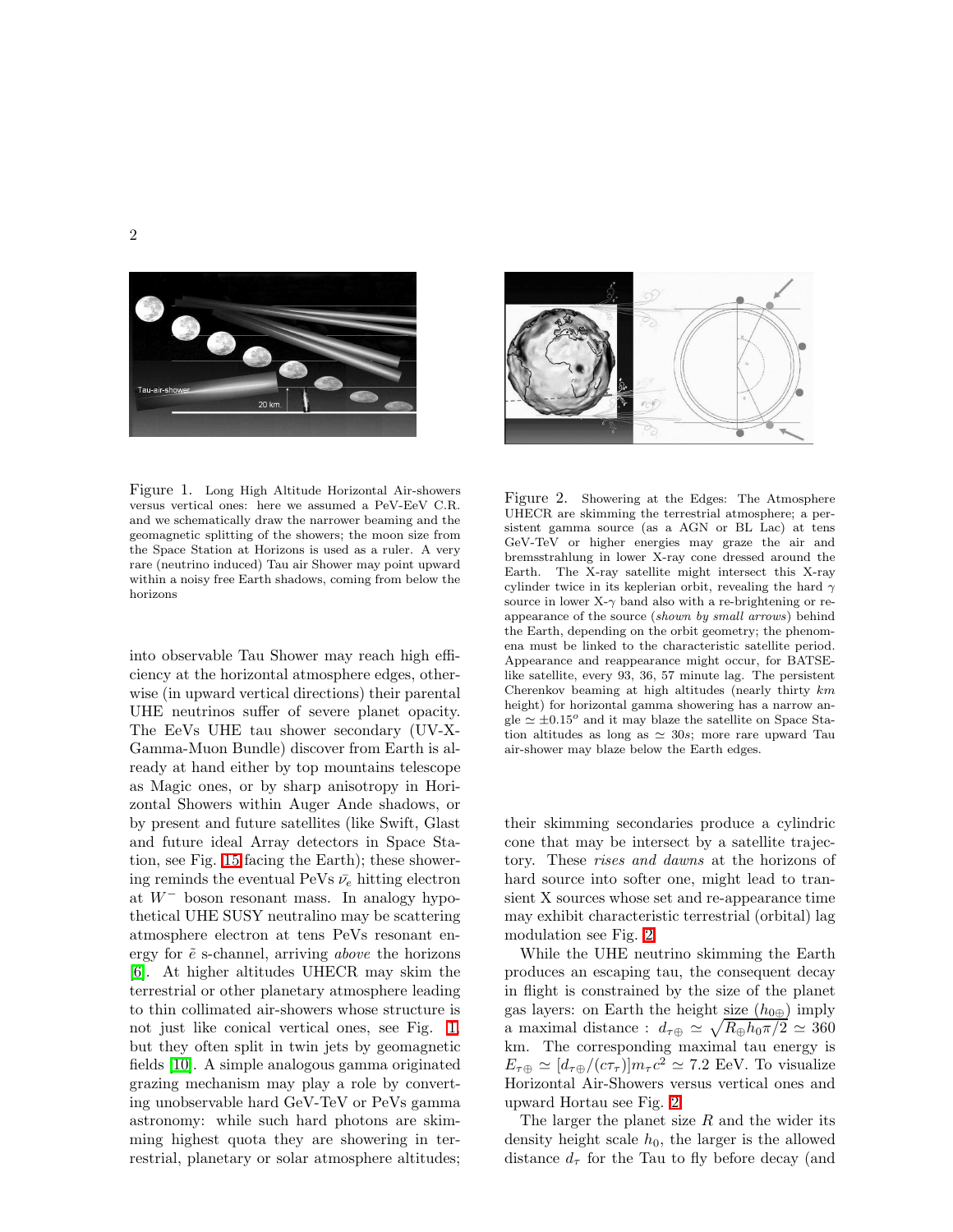

<span id="page-2-0"></span>Figure 3. Tau length propagation  $l<sub>\tau</sub>$  in Terrestrial and Saturnian atmosphere. The Tau linear growth with energy in vacuum (thick line) is compared with Tau propagation in terrestrial water (higher curve) and rock (lowest curve) as well as in Jupiter or Saturnian atmosphere (dashed curve). In comparison the line for horizons atmosphere on Earth (dotted) and for Saturn (dot-dashed). The UHE neutrino cord penetrability in water or rock Earth do not exceed a few km depth, while on gaseous diluted Jupiter and Saturn planets the cord trajectory may cross deeper (few hundreds)  $km$  gas layers travelling thousand kilometers with negligible absorption. The arrival angle may be (depending on satellite orbit) better disentangled from horizontal UHECR

the higher its correlated energy). The atmosphere and the planet density profile rule also the penetrability of the UHE primary neutrino. The case for the Earth has been carefully analyzed in recent papers ([\[15\]](#page-7-6) and [\[16\]](#page-7-7)) and will be reminded later.

#### 2.1. Inner Planets atmospheres

The nearest planet as Mercury do not offer an atmosphere as the most distant ones. Therefore we consider for skimming UHECR and Tau showering in inner planets Mars and Venus. The Venus distance  $d_{\tau}$  at horizons is wider by 40% respect the Earth one:  $d_{\tau} \simeq \sqrt{R h_0 \pi/2} \simeq 1.4 d_{\tau \oplus} = 504$ km corresponding to a maximal tau energy  $E<sub>\tau</sub> \simeq$  $[d_{\tau}/(c\tau_{\tau})]m_{\tau}c^2 \simeq 10$  EeV. On the other side, the Mars air density is too small ( $\simeq$  1% of earth one) to be of great interest for UHECR or EeV neutrinos induced showers. Moreover the Mars ra-



Figure 4. Schematic Showering in atmosphere Jupiter edges by  $\nu_{\tau}$  charged current neutrino interaction and its consequent  $\tau$  decay in flight. The large planet radius makes these  $\tau$  flights much longer than terrestrial ones.

<span id="page-2-1"></span>dius in nearly half of the terrestrial one, (but its height scale is a little longer):  $d_{\tau} \simeq \sqrt{R h_0 \pi/2} \simeq$ 0.855  $d_{\tau \oplus} = 308$  km, corresponding to a smaller tau energy  $E_{\tau} \simeq 6$  EeV, anyway undetectable by Mars thin atmosphere. Indeed only PeV or TeV cosmic rays might shower at maximal size at martian horizon. This possibility may be used in gamma astronomy, if future telescope on Mars will consider this kind of astronomy. Nevertheless such a low density atmosphere occurs already in high altitude balloons near Earth or in highest altitude for skimming gamma at top terrestrial altitudes.

# 3. The Tau length  $l_{\tau}$  in Outer Planets

The parameter that must be correlated with the planet size is the propagation length  $l_{\tau}$ , see Fig. [3.](#page-2-0) The great advantage of largest gaseous planets in UHE tau-showering is three fold: their size is wider, their height scale is longer and their external density profile are more diluted that terrestrial ones, offering in this way an extreme windows to maximal neutrino energies.

The nearest Jupiter planet, see Fig. [4,](#page-2-1) exhibit the largest radius and it surge as the leading planet for largest  $l_{\tau}$ . Indeed its radius,  $R_J =$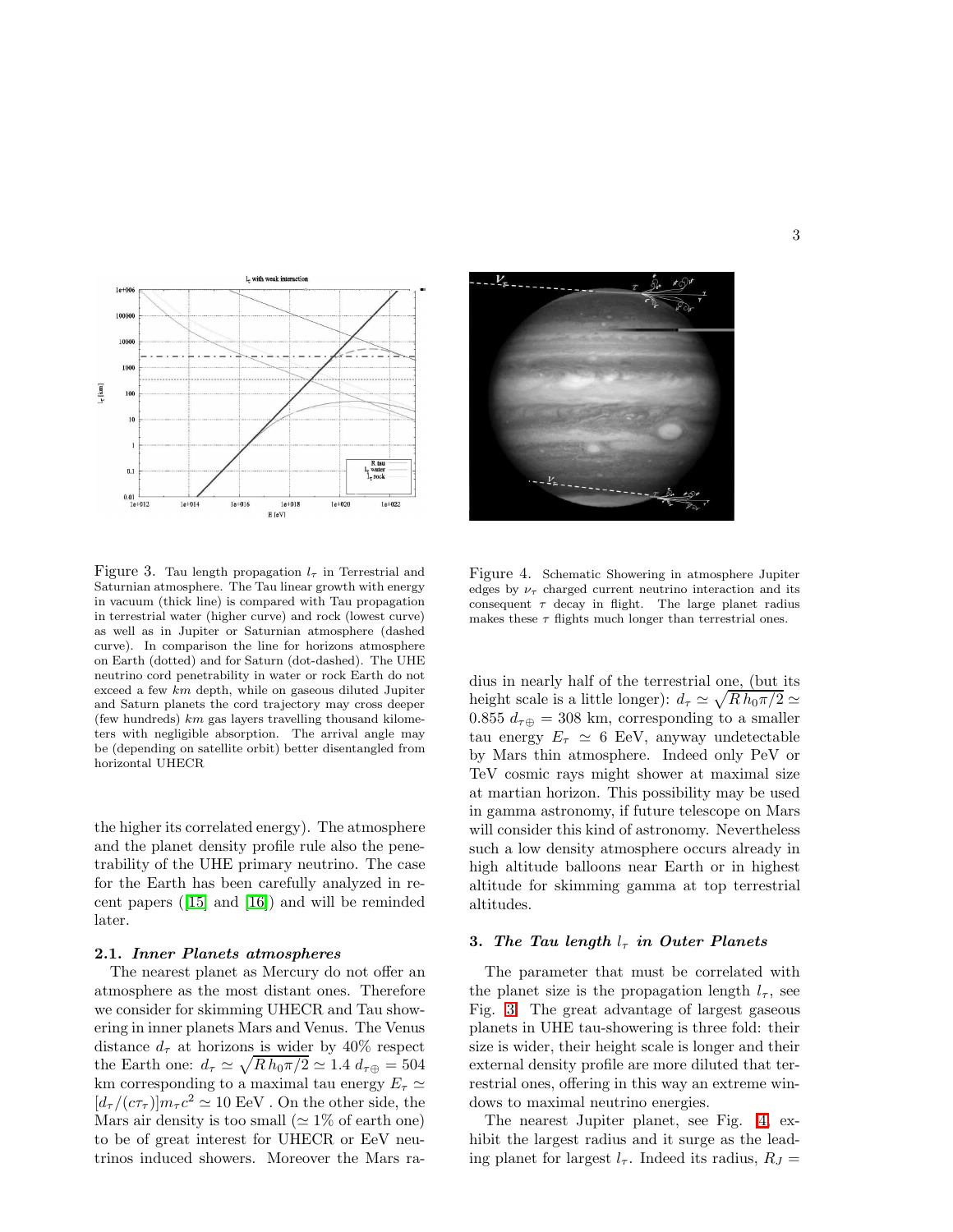

Figure 5. Schematic Showering in atmosphere (for Ultra High Energy Cosmic Rays) and inside the Saturn edges by  $\nu_{\tau}$  charged current neutrino interaction and its consequent  $\tau$  decay in flight. The large planet radius and its longest atmosphere height size makes these  $\tau$  flights the longest ones observable in our planetary system. Also very peculiar UHECR showering takes place also along the thin Saturn disk edges

<span id="page-3-0"></span>71492 km, is eleven times the Earth radius, while the atmosphere height  $h_{0J} = 3.4 h_{0\oplus}$ . Therefore the consequent maximal horizontal distance is  $d_{J\tau} \simeq \sqrt{R_J h_{0J} \pi/2} \simeq 6.15 d_{\tau \oplus} = 2214 \text{ km},$ while  $h_{0J} \simeq 3.37h_{0\oplus}$ , corresponding to a maximal tau energy  $E_{J\tau} \simeq [d_{J\tau}/(c\tau_{\tau})]m_{\tau}c^2 \simeq 4.43\cdot 10^{19}$ eV.

Surprisingly the best planet for largest tau distances is not Jupiter but the nearby Saturn Fig. [5:](#page-3-0) the radius  $R<sub>S</sub>$  is slightly smaller, but its height atmosphere scale is quite larger. Indeed the Saturn radius  $R<sub>S</sub> = 60268$  km, is only 9.4 times our planet radius, but the atmosphere height scale  $h_{0S}$  (see dotted line in Fig. [6](#page-3-1) applied in Fig. [3\)](#page-2-0), as better compared in density profile Fig. [7](#page-4-0), [\[23\]](#page-7-8), is 7.4 times the terrestrial  $h_{0\oplus}$ . Therefore the resulting  $d_{S_{\tau}} \simeq \sqrt{R_S h_{0S} \pi/2} \simeq$ 8.38  $d_{\tau \oplus} = 3017$  km, is the largest in our planetary system. Then the maximal energy for tau is  $E_{S\tau} \simeq [d_{S\tau}/(c\tau_{\tau})]m_{\tau}c^2 \simeq 6 \cdot 10^{19}$  eV. As it is shown in Fig. [3,](#page-2-0) where Saturn size distance /dotdashed line) intersect with the tau boosted fly distance. The case of Uranus and Neptune planets are comparable (but of less interest) because of their smaller sizes and smaller height density growth, as well as because of their larger distances from us. Moons around planets are usually with null atmosphere except for a Saturnian moon, Ti-



<span id="page-3-1"></span>Figure 6. A few Gas Giant Planets density profile; the external saturnian density curve maybe approximated (dotted line), for nearly half its radius, by a simple linear law:  $\rho \simeq (3.33 \cdot 10^{-5} \frac{\hbar}{km} + 2 \cdot 10^{-3} )gcm^{-3}$  where h is the growing depth from the surface downward. For these density profiles we derived the Tau length curves. See Fig[.3.](#page-2-0)

tan, of great and peculiar atmosphere density.

#### 3.1. The Titan Role in UpTaus showering

One of the critical role of Tau Air-Showers is the parental UHE  $\nu_{\tau}$  opacity crossing along the planet cord. The opacity is related to the electroweak cross-section dependence on incoming neutrino energy with matter [\[20\]](#page-7-2) and, of course, on the planet size and composition. Smallest radius allows greater neutrino energy: for the Earth diameter the neutrino cut-off is about  $4 \cdot 10^{13}$  eV for  $\nu_{\mu}$  and 10<sup>15</sup> eV for  $\nu_{\tau}$  (because of their marginal regeneration and pile up by higher energies neutrinos toward PeV band). For this reasons Horizontal Tau at tens PeV or EeV are possible as well as up-taus just at PeV energies on Earth (or with a partial suppression  $[15]$ .

Naturally Titan being just 5150 km size and 1.88 average density allows higher energy neutrino crossing, because in vertical direction (slant depth  $X_{max} = 9.68 \cdot 10^8$  w.e.) the out-coming energy (see Fig[.8\)](#page-4-1) maybe unsuppressed even a hundred times at higher values:  $E_{\tau min} \simeq 5 \cdot 10^{15}$ , see Fig[.10,](#page-5-0) in principle a much better screen to look for Up-Taus showering in the future search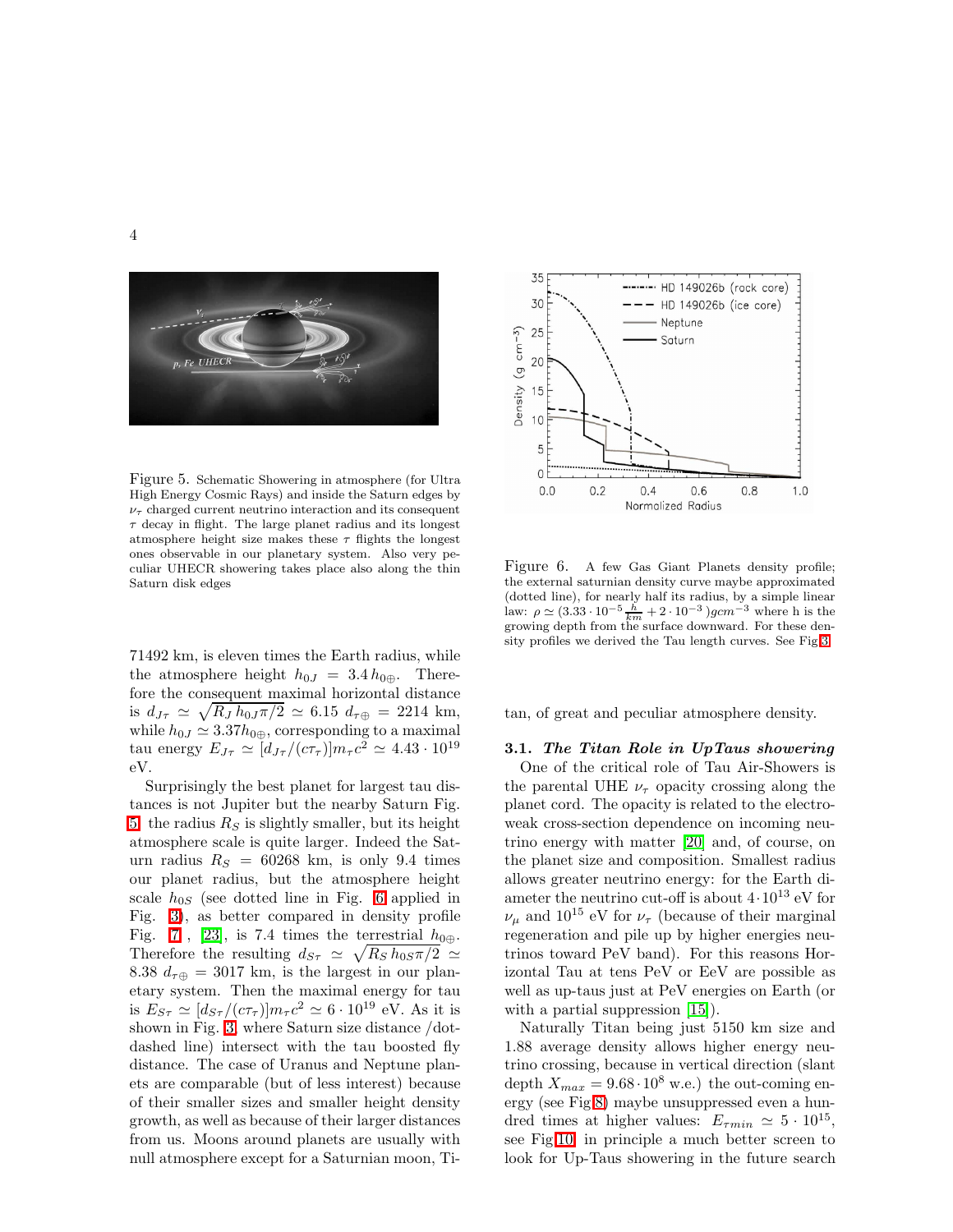

<span id="page-4-0"></span>Figure 7. Main Giant Gaseous Planet density profile, [\[23\]](#page-7-8)



Figure 8. The Titan atmosphere in the edge and the HorTaus and UpTaus showering along the smaller moon size

<span id="page-4-1"></span>of UHE  $\nu_{\tau}$  in space. Finally up-ward and inclined tau air-shower at Titan may enjoy of the longer atmosphere height scale (respect to Earth), which is  $h_{0\text{ Titan}} \approx 30 \text{ km}$ , see Fig [9,](#page-4-2) leading to better contained upward showering event at  $10^{17} - 10^{18}$ 

# 4. Back to the Earth: Magic and Auger

Naturally the simplest and nearest and most practical way to look for UHE neutrinos showering at PeVs energies or above is facing the Sky of our Sky: the Earth. The possible way to trace



<span id="page-4-2"></span>Figure 9. The density height scale for the main giant gaseous planets [\[23\]](#page-7-8)

such air-showers are deep valleys (to enhance the solid angle of the tau air-showers), peak mountains, balloons, planes and satellites facing the Earth. In UHE neutrino and  $\tau$  showering search different experimental frame-work might be used: Cherenkov telescope and arrays, Scintillator and C.R. arrays facing Mountains or the Earth edges See Fig[.11,](#page-5-1) [\[14\]](#page-7-9). Cherenkov gamma Telescopes as MAGIC ones at the top of a mountains are searching for tens GeV  $\gamma$  astronomy. The same telescope at zero cost in cloudy nights, may turn (for an bending angle  $\simeq 10^{\circ}$ ) toward terrestrial horizontal edges, testing both common PeVs cosmic ray air showers and UHE showering in air, see Fig[.12.](#page-5-2) In upward directions muon and-or gamma secondary bundles by up-going tau air-showers might blaze the Telescope, see Fig[.13.](#page-5-3) The peculiar Magic position on the sea offer the geometry for reflected downward CR on the water. The absence of correlated muon bundle and the presence of a polarization in Cherenkov lights make a clear signature of these mirrored events. Indeed the possible detection of a far (un-mirrored) air shower is enriched by: 1) early Cerenkov flash even if dimmed by atmosphere screen, 2) single and multiple muon bundle shining Cerenkov rings or arcs inside the Magic disk in time correlation,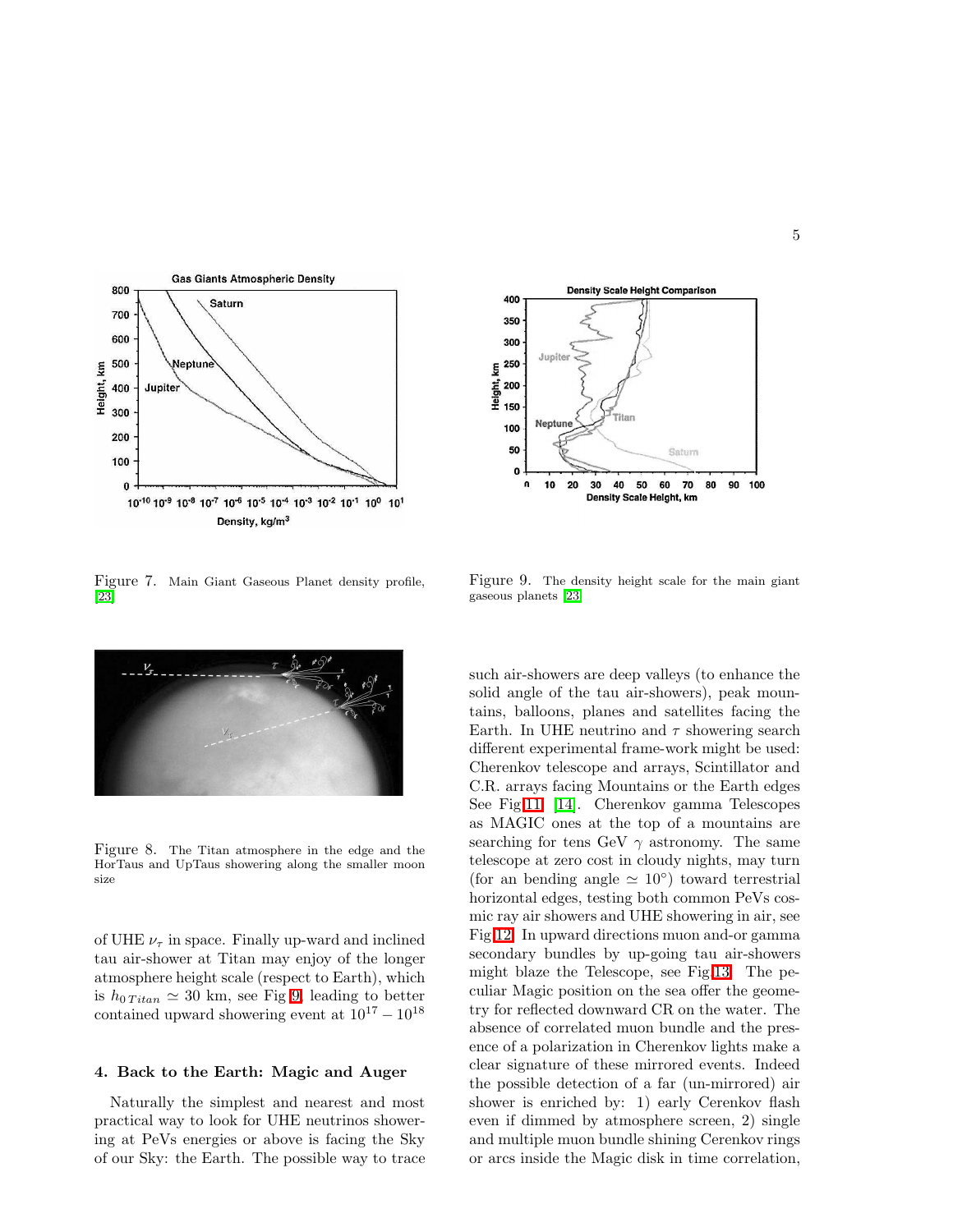

<span id="page-5-0"></span>Figure 10. The interaction length for UHE neutrinos as a function of their energy, crossing the Earth (green dot-dashed line) and Titan (red dashed line)



Figure 11. Ideal arrays of Cherenkov Crowns Telescopes in Canaries [\[14\]](#page-7-9) and an equivalent twin Crown Array Balloon in flight; similar arrays maybe located in planes or satellites.

<span id="page-5-1"></span>3) muon decaying into electromagnetic in flight making mini showers mostly outside the disk leading to lateral correlated gamma tails. We estimated the rate for such PeVs-EeV events each night, finding hundreds event of noises muons and tens of bundle correlated signals each night [\[17\]](#page-7-5), [\[18\]](#page-7-10) at horizons. Among them up-going Tau Air-Showers may occur very rarely, but their discover is at hand for dedicated 360◦ crown Arrays on Mountains (see Fig[.11\)](#page-5-1) [\[14\]](#page-7-9)or in Space (see Fig[.15\)](#page-6-6) in correlation among Cherenkov and additional scintillator detectors. The UHECR and

<span id="page-5-2"></span>

Figure 12. The possible horizontal air-showering by a GRB or an active BL Lac , whose UHE anti-electron neutrino might resonance with air electrons at Glashow PeVs energies (or in Tau air-showers at higher energy), making nearly 3% of these GRB,SGRs,BL Lac sources laying at horizons for Magic Telescopes. The mass observed , as estimated in figure, within the air-cone exceed the  $km^3$ water mass, even if within a narrow solid angle ( $\simeq 4 \cdot 10^{-3}$ ) sr.)See [\[17\]](#page-7-5)



<span id="page-5-3"></span>Figure 13. As above EeVs tau are originated in the Earth crust and while escaping the soil are testing  $\sim 70$  −  $100km^3$  volumes; later UHE tau may decay in flight and may air-shower loudly toward Magic telescope, within an area of few or tens  $km^2$ . See [\[17\]](#page-7-5).

UHE neutrino astronomy at horizons may test the expected GZK [\[30\]](#page-7-1) neutrino traces and eventual Z- Burst UHE neutrino parental spectra at highest energy edges [\[8\]](#page-6-8), [\[29\]](#page-7-11), [\[26\]](#page-7-12).

# 5. Conclusions

The search for UHECR and UHE neutrino Astronomy is compelling: the puzzles they may solve are fundamental. While UHE neutrino telescope underground are still seeking rare single muon tracks, UHE tau air-shower Astronomy may amplify the neutrino and the UHECR skimming the Earth or the top atmosphere. The tau lenght is related to the UHE neutrino energy and to allowable air layer on Earth. New opportunities arise in outer planets as Jupiter and Saturn, whose radiuses and whose height scale afford huge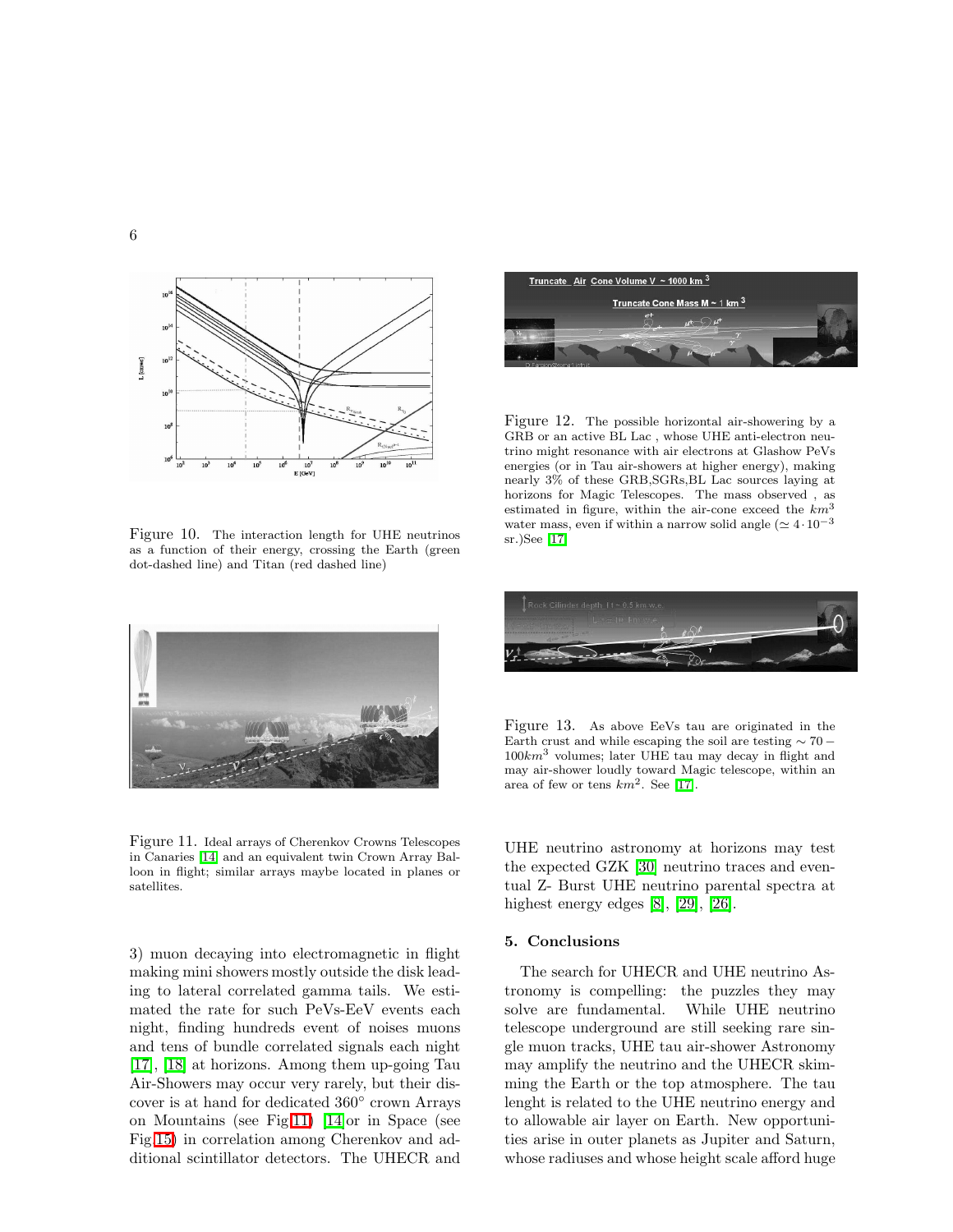



Figure 14. The possible inclined UHECR air-showering on Magic facing the sea side. Their detection rate is large (at zenith angle  $80 - 85^{\circ}$ ) (tens or more a night) nearly comparable with those at zenith angle  $87^o$  already estimated; these mirror UHECR shower , widely spread in oval images on the sea (depending on the sea wave surfaces), their presence is an useful test for Magic discovering of point source PeV-EeV UHECR air-showers at horizons. While previous configuration above horizons may correlate direct muon bundle and Cherenkov flashes, these mirror events are polarized lights mostly muon-free, diffused in large areas and dispersed in longer time scales, mostly in twin (real-mirror-tail) spots. On the contrary Up-going Tau air-showers from the sea are very beamed and thin and un-polarized and brief. See [\[17\]](#page-7-5).

distances and largest tau energies. A very peculiar case arise around the small, but denser Titan atmosphere able to permit up-tau at energies (tens PeV) very favorable for UHE neutrino astronomy. However just to begin the Earth from mountains , in deep valleys and on balloons and space is the most actual place to play the search for this novel Astronomy. The Auger shadows from the Ande might hide a couple of event each year while Magic Telescope might rush in Horizons edges at GRB event. Even satellites like Pamela and Glast might test up-going showers as Terrestrial Gamma Flashes whose nature might be already associated to UHECR or Tau showering skimming the Earth.

# <span id="page-6-1"></span>REFERENCES

- <span id="page-6-0"></span>1. Anchordoqui L., Halzen F[.hep-ph/0510389](http://arxiv.org/abs/hep-ph/0510389)
- 2. Bhattacharjee,et all. Phys.Rept. 327 (2000) 109-247.
- <span id="page-6-3"></span>3. Bertou, X. et. all 2002, Astropart. Phys., 17, 183

<span id="page-6-6"></span>Figure 15. Array detector in Space facing the horizons [\[10\]](#page-6-5).



Figure 16. Description of the main Galactic Map of AUGER and the Zenith areas  $\geq 60^{\circ}$ ,  $\geq 85^{\circ}$ , and shadow ring  $\simeq 87^\circ - 88^\circ$  where to find, within the Ande Shadows, the eventual rare Young Horizontal Tau Air-Shower, [\[9\]](#page-6-2),[11], [\[3\]](#page-6-3),[\[5\]](#page-6-9), [\[15\]](#page-7-6), [\[16\]](#page-7-7),[25]

- <span id="page-6-9"></span><span id="page-6-4"></span>4. Cao Z., Huang M.A., Sokolsky P., Y. Hu, J.Phys. G31(2005)571-582
- 5. Cronin, J.W. [astro-ph/0402487,](http://arxiv.org/abs/astro-ph/0402487) www.pi.infn.it/lathuile/2006/talks/cronin.pdf
- <span id="page-6-7"></span>6. Datta A., Fargion D., Mele B. JHEP09(2005)007
- 7. Dutta S.I. , Huang Y., Reno M. H. [hep-ph/0504208](http://arxiv.org/abs/hep-ph/0504208)
- <span id="page-6-8"></span>8. Fargion, D., Mele, B., Salis, A., 1999, ApJ 517,725; [astro-ph/9710029](http://arxiv.org/abs/astro-ph/9710029)
- <span id="page-6-2"></span>9. Fargion, D., Aiello,et.all. 1999, 26th ICRC, HE6.1.10,396-398
- <span id="page-6-5"></span>10. Fargion, D. 27th ICRC 2001, HE1.8, Vol-2, Germany, Pag. 903-906.
- 11. Fargion, D., 2002, ApJ, 570, 909; see